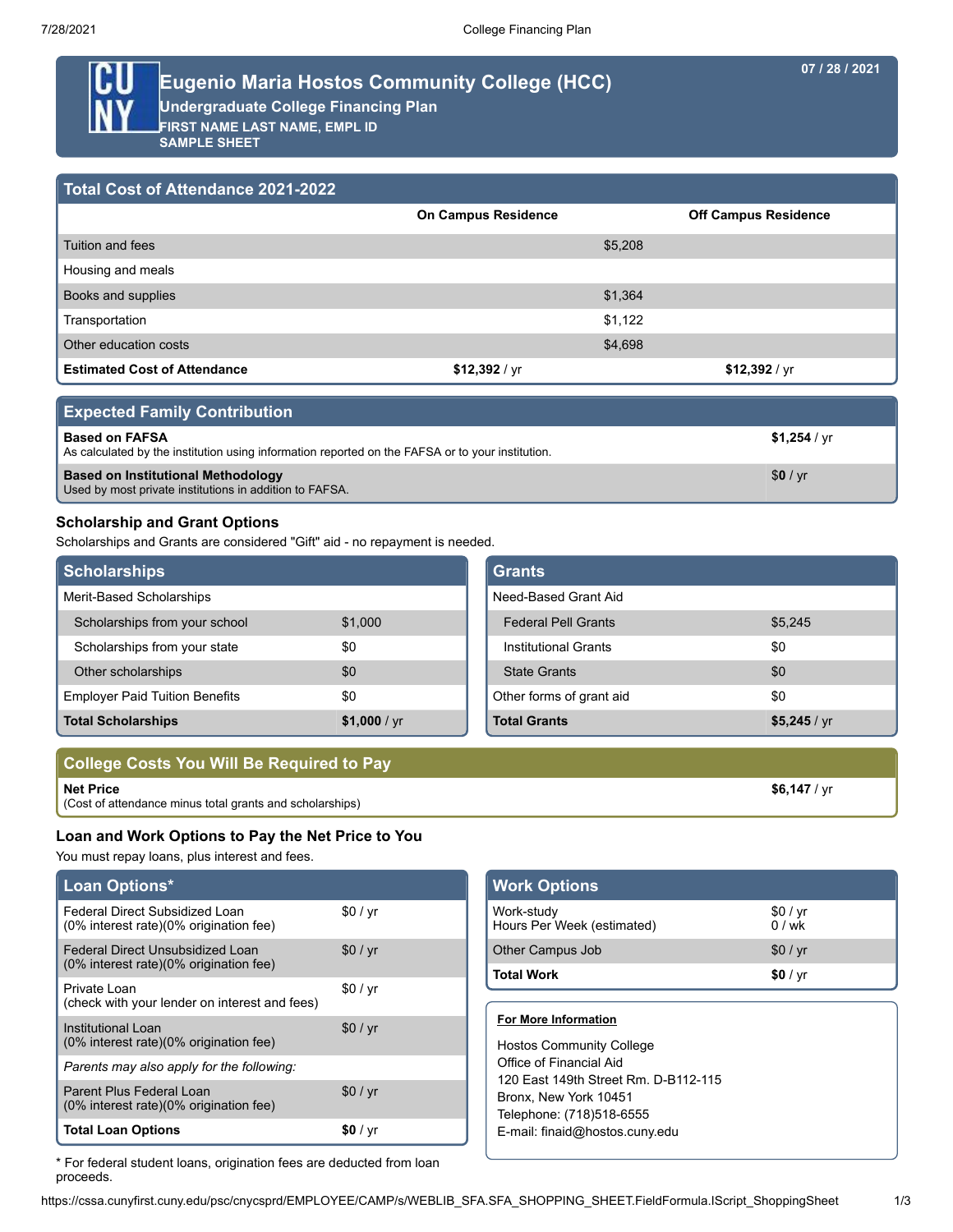## **Other Options**

Income Share Agreement (0% of income for 0 months)

#### **\* Loan Amounts**

Note that the amounts listed are the maximum available to you – you are allowed and encouraged to borrow only what you need. To learn about loan repayment choices and calculate your Federal Loan monthly payment, go to: [https://studentaid.gov/h/manage](https://studentaid.gov/h/manage-loans)loans.

\$0 / yr

## **Next steps**

#### **Customized Information from HCC**

The estimated figures on this Financial Aid Shopping Sheet are meant to help you easily compare financial aid packages offered by different institutions, and ultimately make an informed decision on where to invest in your higher education. Although we've done our best to accurately calculate these figures, please remember these are only estimates. Should you choose to attend our institution, your final figures could differ. For more information please visit our website [HERE.](http://studentaid.ed.gov/)

## **Education Tax Benefits**

- **American Opportunity Tax Credit (AOTC):** Parents or students may qualify to receive up to \$2,500 by claiming the American Opportunity Tax Credit on their tax return during the following calendar year.
- **529 Savings Plan:** 529 Savings Plan is a college savings plan that  $\bullet$ offers tax and financial aid benefits.
- **Prepaid Tuition Plans:** Prepaid Tuition Plans let you pre-pay all or part of the costs of an in-state public college education. They may also be converted for use at private and out-of-state colleges. The Private College 529 Plan is a separate prepaid plan for private colleges, sponsored by more than 250 private colleges.
- **Lifetime Learning Credit (LLC):** Parents or students many qualify  $\ddot{\phantom{0}}$ to receive up to \$2,000 by claiming the LLC on their tax return. This credit may be taken for an unlimited account of tax years, is nonrefundable and cannot be combined with the AOTC in a tax year.
- **Student Loan Interest Deduction:** Student loan borrowers may qualify to receive up to \$2,500 by claiming the deduction on their tax return if they repay interest on a student loan in a taxable year. This is an above-the-line deduction, meaning it can be taken even if the taxpayer takes the standard deduction. Parents who take out Parent PLUS loans are also eligible to take this deduction.
- **Military and/or National Service Benefits:** For information please  $\ddot{\phantom{a}}$ visit: [https://studentaid.gov/understand-aid/types/military.](https://studentaid.gov/understand-aid/types/military)